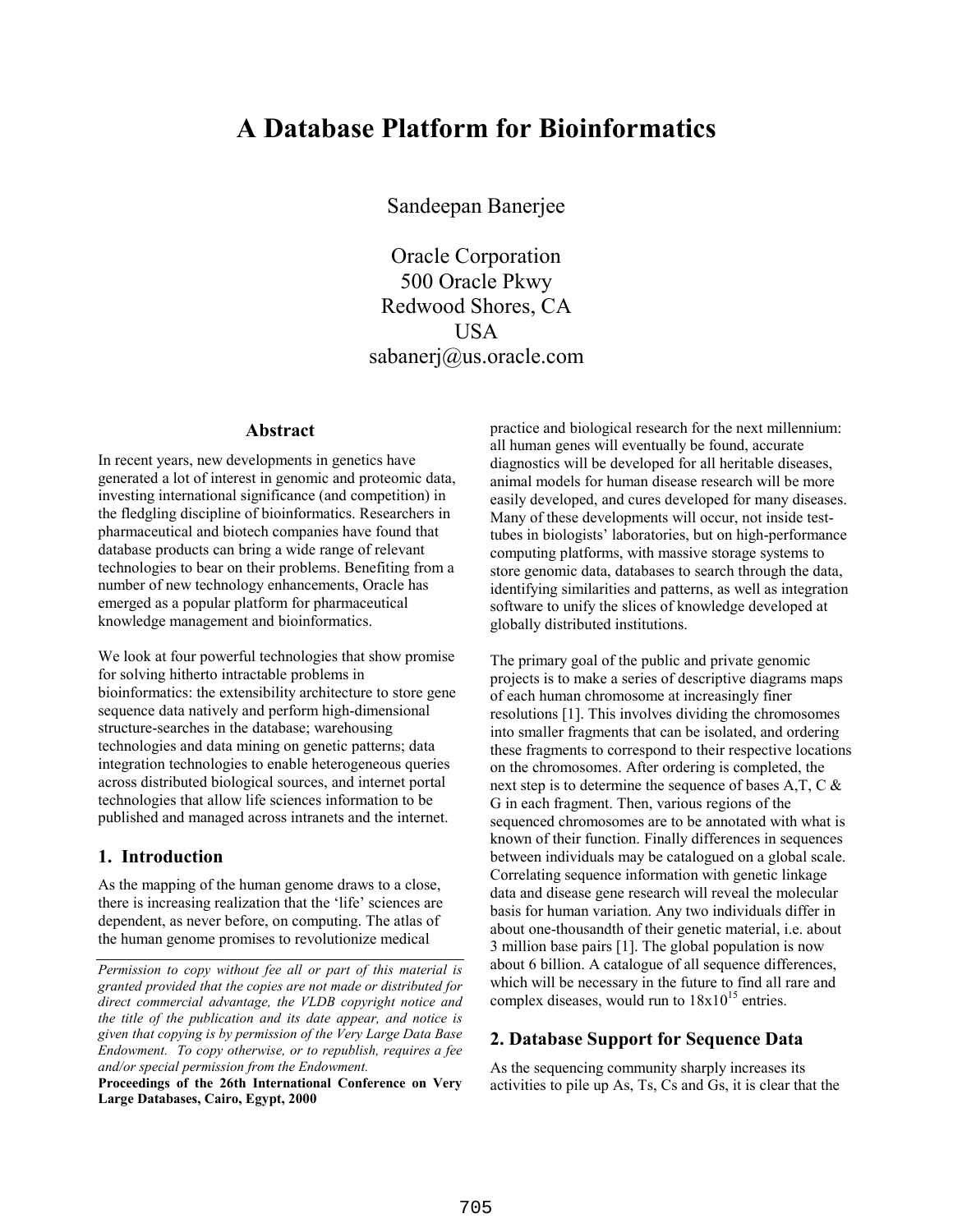goals above need industrial-strength database products as well as innovations in underlying database technologies. Databases have, so far, been used largely for managing simple business data – numbers, characters or dates. Few databases have had a native ability to deal with complex data -- whether multimedia, text, spatial data, or gene sequence data. Most databases find it hard to handle high-dimensional data, such as performing similarity queries on gene sequences, spatial queries on locations, or 'looks-like' queries on images. For the specific case of genomic data, we should be able to search for:

- Properties: What are the human sequences that are longer than 10 Kb, and have a specific annotation associated with them?
- Structural similarity: Given a particular sequence, what other sequences resembling this sequence exist in the database – for this organism and for other organisms? (The 'resemble' operation must be able to find sequences that share, say, only isolated regions of similarity, and also score the returned results.)
- Location: Given a gene or a sequence, what are the neighbouring genes/sequences?

Unless databases can treat complex data natively, specialized applications have to be used as custom middle-tiers to perform sequence searches or spatial searches. BLAST (Basic Local Alignment Search Tool) [2] is a set of similarity search programs that can apply a heuristic algorithm to detect relationships between sequences, and rank the 'hits' statistically. However, such loosely integrated specialty middle-tiers have several disadvantages: applications become too large, too complex, and far too custom-built. Even though these mid-tier products can exploit special algorithms to manipulate complex data, they run outside the database server, causing performance to degrade as interactions with the database increase.

Further, optimizations across data sources cannot be performed efficiently. Since BLAST-like servers know nothing about textual annotations, one cannot search for similarity AND annotation efficiently. For example, given a (pseudo) query *'Find the names of all sequences where GappedSearch('IKDLLDTTLVLVNAI++LSS D') returns a score less than 2, AND any annotation associated with the sequence contains the keyword 'Swiss Protein'',* we do not know which of the two clauses in the predicate is more restrictive, and therefore important to evaluate first during query execution.

Finally, each specialty server comes with its own utilities and practices for administering data, making the overall system hard to manage. Since processing for complex data is beset with problems when done outside the database, we have to ask what the best way is to support

specific types of complex data inside databases. As it is not clear what constitutes a full set of such types, it seems inefficient to provide, on an ad hoc basis, support for each new type that comes along. In other words, unless all possible complex types can be accommodated in some comprehensive architecture, they will continue to be devilled by issues in re-engineering, cross-type query optimization, uniform programmatic access and so on.

# **3. Extending Databases**

We approached the complex data problem from the standpoint of creating such an architecture. Databases must be made inherently *extensible* to be able to efficiently handle various rich, application-domainspecific complex data types. Extensibility is the ability to provide support for any user-defined datatype (structured or unstructured) efficiently without having to re-architect the DBMS. Such types – which can be plugged into the database to extend its capabilities for specific domains – are also called *data cartridges* [3].

An extensible database system needs support for:

- user-defined types -- the ability to define new datatypes corresponding to domain entities like sequence,
- user-defined operators -- like Resembles() or Distance() to add domain-specific operators that can be called from SQL,
- domain-specific indexing support for indexes specific to genomic data , spatial data etc., which can be used to speed the query, and
- optimizer extensibility intelligent ordering of query predicates involving user-defined types, especially for multi-domain queries.

#### **3.1 User-defined Types**

The Oracle Type System (OTS) [4] provides a high-level SQL-based interface for defining types. The behaviour for these types can be implemented in Java, C/C++ or PL/ SQL. The DBMS automatically provides the low-level infrastructure services needed for input-output, heterogeneous client-side access for new data types, and optimisations for data transfers between the application and the database and on. Two central constructs in OTS are *object types*, whose structure is fully known to the database, and *opaque types* whose structure is not.

An *object type*, distinct from native SQL data types such as NUMBER, VARCHAR or DATE, is user-defined. It specifies both the underlying persistent data (called 'attributes' of the object type) and the related behaviour ('methods' of the object type). Object types are used to extend the server's modelling capabilities. You can use object types to make better models of complex entities in the real world by binding data attributes to semantic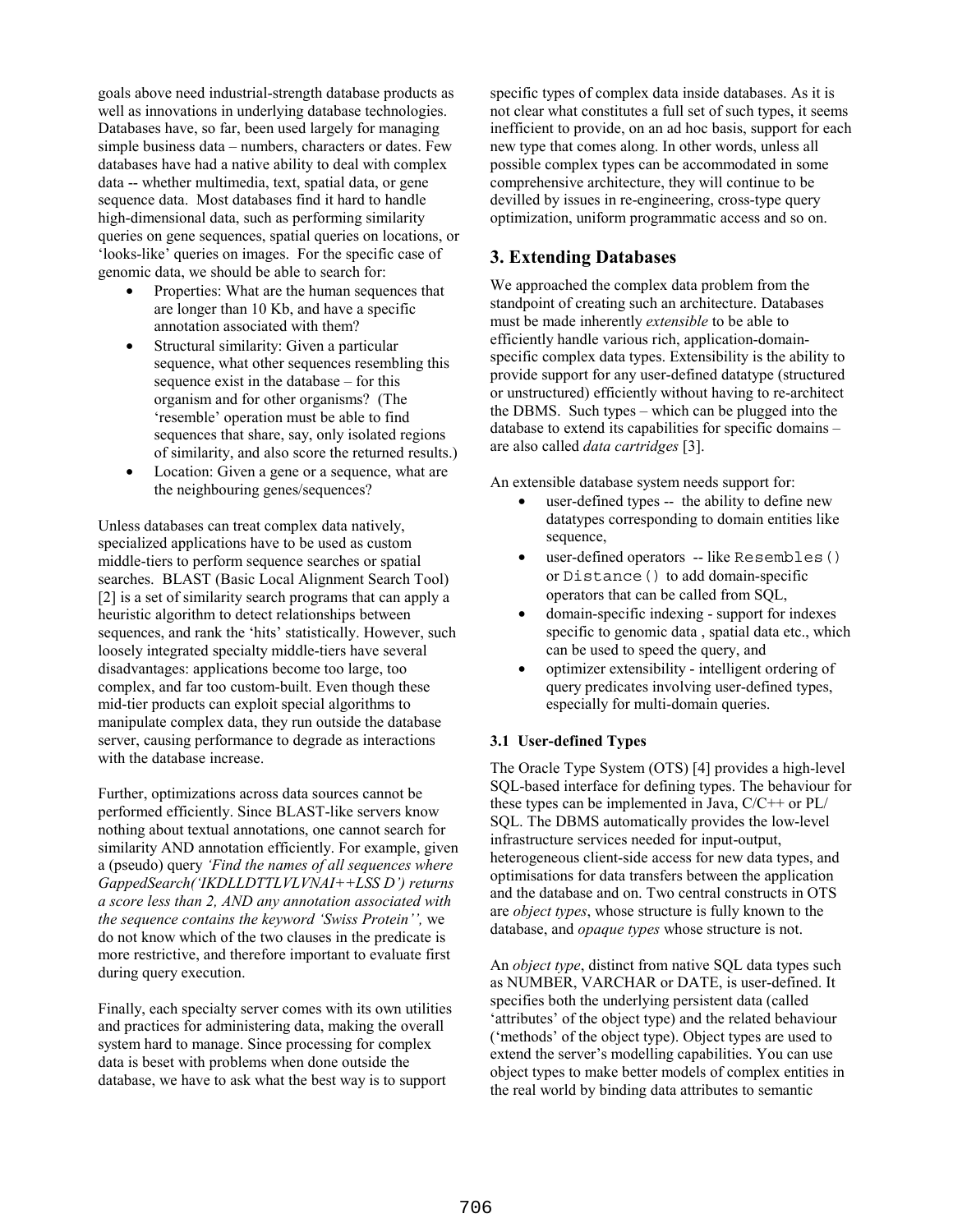behaviour. There can be one or more attributes in an object type. The attributes of an object type can be the native data types, other object types, 'large objects' or LOBs, or reference types. We also provide collections of native types, objects types, LOBs or references. Object types can have methods to access and manipulate their attributes, and these methods can be run within the execution environment of the database server. In addition, methods can be dispatched to run outside the database. With OTS, it is possible to (i) create database abstractions for sequence, gene, annotation etc., (ii) program behaviour for these abstractions  $-$  say  $Size()$ for a sequence, (iii) create collections of sequence to yield aggregations like chromosome and so on.

The *opaque type* mechanism provides a way to create new fundamental types in the database whose internal structure is not known to the DBMS. The internal structure is modelled in some 3GL language (such as C). The database provides storage for the type instances. Type methods or functions that access the internal structure are external methods or external procedures in the same 3GL language used to model the structure.

The benefit of opaque types arises in cases where there is an external data model and behaviour available to store or manipulate sequences – say as a C library. For instance, object models for genomic use have been devised as part of the Life Sciences Research Domain Special Interest Group (LSR-SIG) under the Object Management Group (OMG) umbrella [5]. Implementing these objects as opaque types enables them to store genomic data persistently in the database, but at the same time call on behaviour implemented external to the database for purposes of insert, updates, deletes or queries on the data.

#### **3.2 User-defined operators**

Typically, databases provide a set of pre-defined operators to operate on built-in data types. Operators can be related to arithmetic  $(+, -, *, /)$ , comparison  $(=, >, <)$ , Boolean logic (NOT, AND, OR), string comparison (LIKE) and so on. We have also found it useful to add to Oracle the capability to define domainspecific operators. For example, it is possible to define a Resembles() operator for comparing sequences. The actual implementation of the operator is left to the user, and he can choose to bind them to functions, type methods, packages, external library routines and so on. User-defined operators can be invoked anywhere built-in operators can be used — i.e., wherever expressions can occur. User-defined operators can be used in the select list of a SELECT command, the condition of a WHERE clause, the ORDER BY clause, and the GROUP BY clause. After a user has defined a new operator, it can be used in SQL statements like any other built-in operator. For example, if the user defines a new operator

Contains() which takes as input a decoded DNA fragment and a particular sequence, returning TRUE if the fragment contains the specified sequence, then we can write a SQL query as

> SELECT ID FROM DNATABLE WHERE Contains(fragment, 'GCCATAGACTACA');

This ability to increase the semantics of the query language by adding domain-specific operators is akin to extending the query service of the database.

When an operator is invoked, the evaluation of the operator is transformed to the execution of one of the functions bound to it. Just as databases use indexes to efficiently evaluate some built-in operators (a B+Tree index is typically used to evaluate comparison operators), in Oracle user-defined domain indexes (see below) can be used to efficiently evaluate user-defined operators.

#### **3.3 Extensible Indexing**

Typically, databases have supported a few standard access methods (B+Trees, Hash Indexes) on the set of built-in data types. As we add the ability to store complex domain data, there arises a need for indexing such data using domain-specific indexing techniques. For simple data types such as integers and small strings, all aspects of indexing can be easily handled by the base database. For gene sequences, however, we would need special indexes to efficiently perform 3-D structural comparison, similarity or substructure search, 'distance' evaluation and so on.

The framework to develop new index types is based on the concept of cooperative indexing where a user-supplied implementations and the Oracle server cooperate to build and maintain indexes for complex types such as genetic, text or spatial data. The user is responsible for defining the index structure, maintaining the index content during load and update operations, and searching the index during query processing. The index structure itself can either be stored in the Oracle database, or externally (e.g. in operating system files), though most implementers find it desirable to have the physical storage of domain indexes within the database for reasons of concurrency control and recovery.

To this end, Oracle introduces the concept of an Indextype. The purpose of an Indextype is to enable efficient search and retrieval functions for complex domains such as text, spatial, image, and genomics. An Indextype is analogous to the sorted or bit-mapped index types that can be found built into the Oracle server, with the exception that the former depends on user implementation.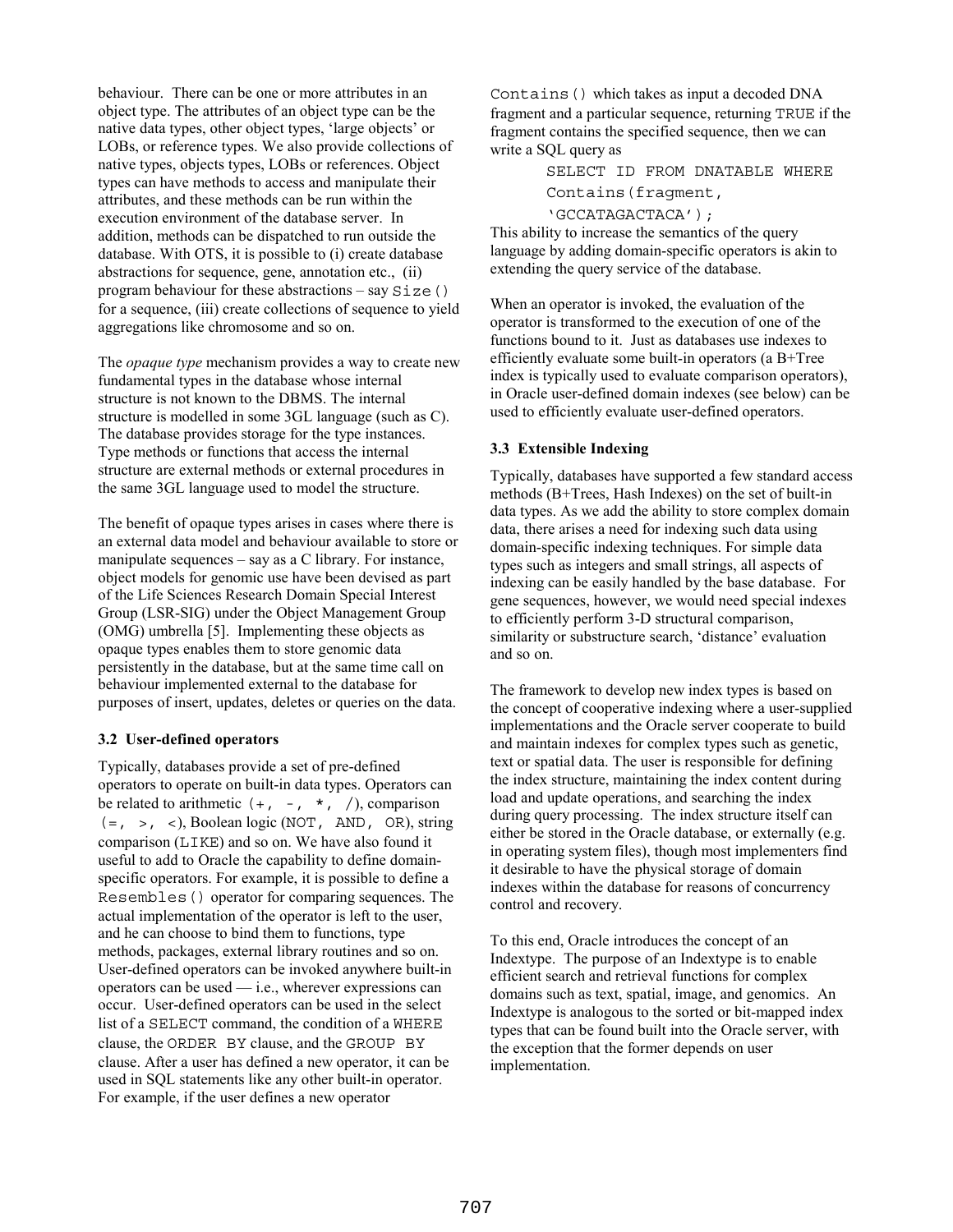With such 'extensible' indexing, the user:

- Defines the structure of the domain index as a new Indextype
- Stores the index data either inside the Oracle database (in the form of tables) or outside the Oracle database
- Manages, retrieves, and uses the index data to evaluate user queries.

In the absence of such user-defined domain index capabilities, many applications -- such as the aforementioned BLAST -- maintain separate memory- or file-based indexes for complex data. A considerable amount of code and effort is required to:

- maintain consistency between external indexes and the related database data
- support compound or multi-domain queries (involving tabular values, or data from other domains)
- manage the system (backup, recovery, allocate storage, etc.) with multiple forms of persistent storage (files and databases)

By supporting extensible indexes, the Oracle server significantly reduces the level of effort needed to develop solutions involving high-performance access to complex data types.

#### **3.4 Extensible Optimizer**

A typical optimizer generates an *execution plan* for a SQL statement. Consider a SELECT statement. The execution plans for such a statement includes (i) an access method for each table in the FROM clause, and (ii) an ordering (called the join order) of the various tables in the FROM clause. System-defined access methods include indexes, hash clusters, and table scans. The optimizer chooses a plan by generating a set of join orders or permutations, computing the cost of each, and selecting the one with the lowest cost.

For each table in the join order, the optimizer estimates the cost of each possible access method using built-in algorithms. Databases collect and maintain statistics about the data in tables – such as the number of distinct values, the minimum and the maximum, histograms of distribution and so on, to help the optimizer in its estimations.

As discussed earlier, extensible indexing functionality enables users to define new operators, index types, and domain indexes. For such user-defined operators and domain indexes, the extensible optimizer gives developers control over the three main inputs used by the optimizer: statistics, selectivity, and cost. The extensibility of the optimiser lies in the user's ability to collect domainspecific statistics, and, based on such statistics, predict the selectivity and cost of each domain-specific operation. The user's inputs are 'rolled up' with the rest of the optimizer's heuristics to generate the optimal execution plan.

Whenever a domain index is to be 'analysed', a call is made to a user-specified statistics collection function. The representation and meaning of these user-collected statistics is not known to the database, but are to be used later by the user in estimating the cost or selectivity of a domain operation. In addition to domain indexes, userdefined statistics collection functions are also supported for individual columns of a table and data types (whether built-in or user-defined).

The *selectivity* of a predicate or a clause is the fraction of rows in a table that will be chosen by the clause or predicate; it is used to determine the optimal join order. By default, the optimizer uses a built-in algorithm to estimate the selectivity of selection and join predicates. However, since algorithm has no intelligence about functions, type methods, or user-defined operators, the presence of these may result in a poor choice of join order – i.e. a very expensive execution plan. So, if we were to build a domain index for sequences and implement a Contains() operator based on this index, we would also specify the selectivity of the operator. This could be based on the arguments it receives (a very long sequence is likely quite selective, whereas a short sequence like '*GCT*' is not selective at all), or on the actual distribution of sequence data based on analysed statistics. Thereafter, if a user executed a query of the form

> SELECT \* FROM DNATABLE WHERE Contains(fragment,

'GCCATAGACTACA') AND id > 100; then the selectivity of the first clause of predicate could computed by invoking the user supplied implementation, and an execution plan generated to determine whether the Contains operator should be applied before the > operator or vice-versa.

A similar consideration applies to *cost*. The optimizer also estimates the cost of various access paths while choosing an optimal plan. For example, it may compute the cost of using an index as well as a full table scan in order to be able choose between the two. However, for user-defined domain indexes with user-specified internal structre, cost cannot be estimated easily. For proper optimization, the cost model in Oracle has been extended to enable users to define costs for domain indexes, user-defined functions, type methods etc. The user-defined costs can be in the form of default costs that the optimizer simply looks up, or can be full-blown cost functions based on user-collected statistics, which the optimizer calls at run time.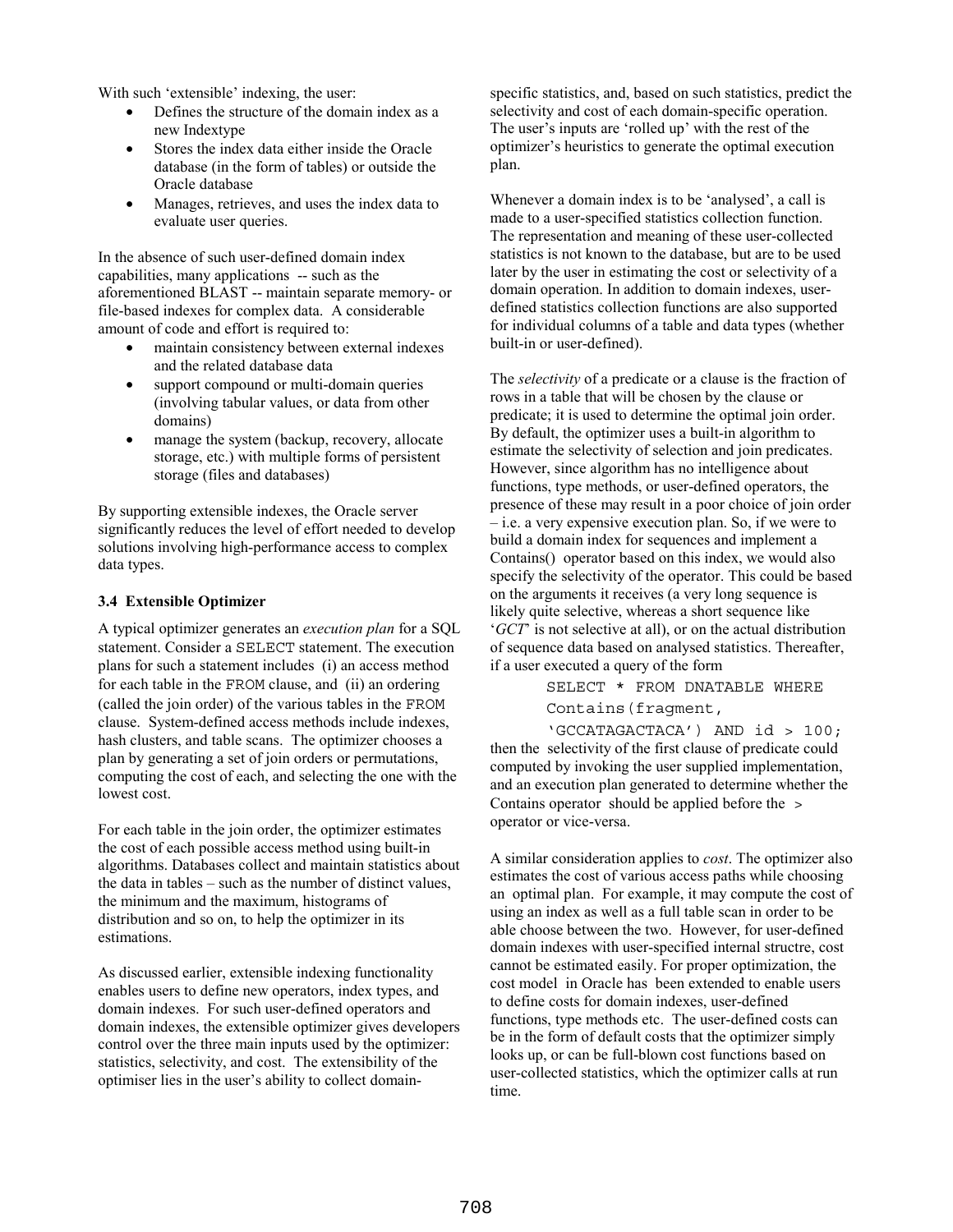## **4. Mining Sequence Data**

The current approach for finding genes has a large experimental component. Any small increase in the accuracy of computer classification of genes can result in substantial time and cost savings. Oracle has developed a suite of software tools that analyse large collections of data to discover new patterns and forecast relationships [6]. This process of sifting through enormous databases to extract hidden information is called 'data mining'. Mining sequence data can help discover relationships between genes, discover gene expression, discover drugs based on functional information and so on. Oracle's data-mining tool -- Darwin -- has been utilized for bioinformatics. Darwin was built to address the terabyte databases found in genomics databases. In fact, various parallelism technologies built into Darwin ensure that there is no limit to the size of data it can mine. Darwin currently provides classification and regression Trees (C&RT), neural networks, and k-nearest neighbours algorithms, k-means Naïve-Bayes and enhanced clustering (self-organizing maps or SOM) algorithms.

A simple case of mining genetic data could be to classify cancers based solely on gene expression. Classifiers are first trained on the genes in a training set, and then applied to the remaining genes to assign them to specific clusters. Thence, Darwin's algorithms can be used to help identify new clusters. This suggests a general stratagem for predicting cancer classes for other types of cancer, creating new biological knowledge [7].

Another use of mining relates to predicting which sections of a piece of DNA are 'active' and which are not. Chromosomes have coding sequences (exons), interspersed with non-coding sequences (introns.) It has recently been discovered through mining that a non-linear correlation statistic for DNA sequences, called the Average Mutual Information (AMI) [8], is very effective at distinguishing exons from introns. The AMI is a nonlinear function based on a vector of 12 frequencies each dependent on the positions of the bases A, C, T  $\&$  G. The inductive process of mining helps us arrive at such complex insights, which deductive analyses have little hope of unearthing.

When terabytes of data are involved, traditional data mining relies on analysts trying to guess which small subset of the information in a database is relevant. Because of their limited capacity for data, traditional methods often operate on only 1-2% of the data available in every record. Yet discarded variables often contain key information: correlations that aren't obvious, patterns one wouldn't expect, or significant fluctuations that are normally overshadowed by larger trends. Darwin, on the other hand, can afford to look at every bit of data in each

record because of its parallel architecture. This architecture is shown in Fig 1.

Darwin's architecture is based on a distributed-memory SPMD (single program multiple data) paradigm. This shared-nothing approach facilitates scalability in performance by reducing inter-processor communications and making optimal use of local memory and disk resources. The processors work on their local section of the dataset and all inter-processor communication is achieved by the use of a message-passing library called MPI, which provides the basic programming and process model. The main architectural component of the server is a unified data access and manipulation library: StarData, which provides most of the data access and transformation infrastructure that supports the machine learning modules StarTree, StarNet, StarMatch etc. A



*Figure 1: Darwin Data Mining Architecture* 

toolset provides a client/API to support general or application specific graphical user interfaces (GUIs). The API also allows the toolset to be integrated with, or embedded into, other products. This API can also be called from the member functions of object- or opaquetypes, making it possible to integrating the data mining functionality with the data modelling aspects.

Mining of sequence data is still in its infancy because the methodologies are much more involved, and because a large number of tools have to be integrated before progress can be made. However, this area has a potential of yielding rich dividends in the years to come.

## **5. Integrating Heterogeneous Data**

Not all bioinformatics data will exist in the same database. Sequence data for the human genome is likely to end up spread across a handful of public or private databases. Sequence data for other organisms will also be distributed, across hundreds of institutions. Annotations to this data will make it change and grow all the time.